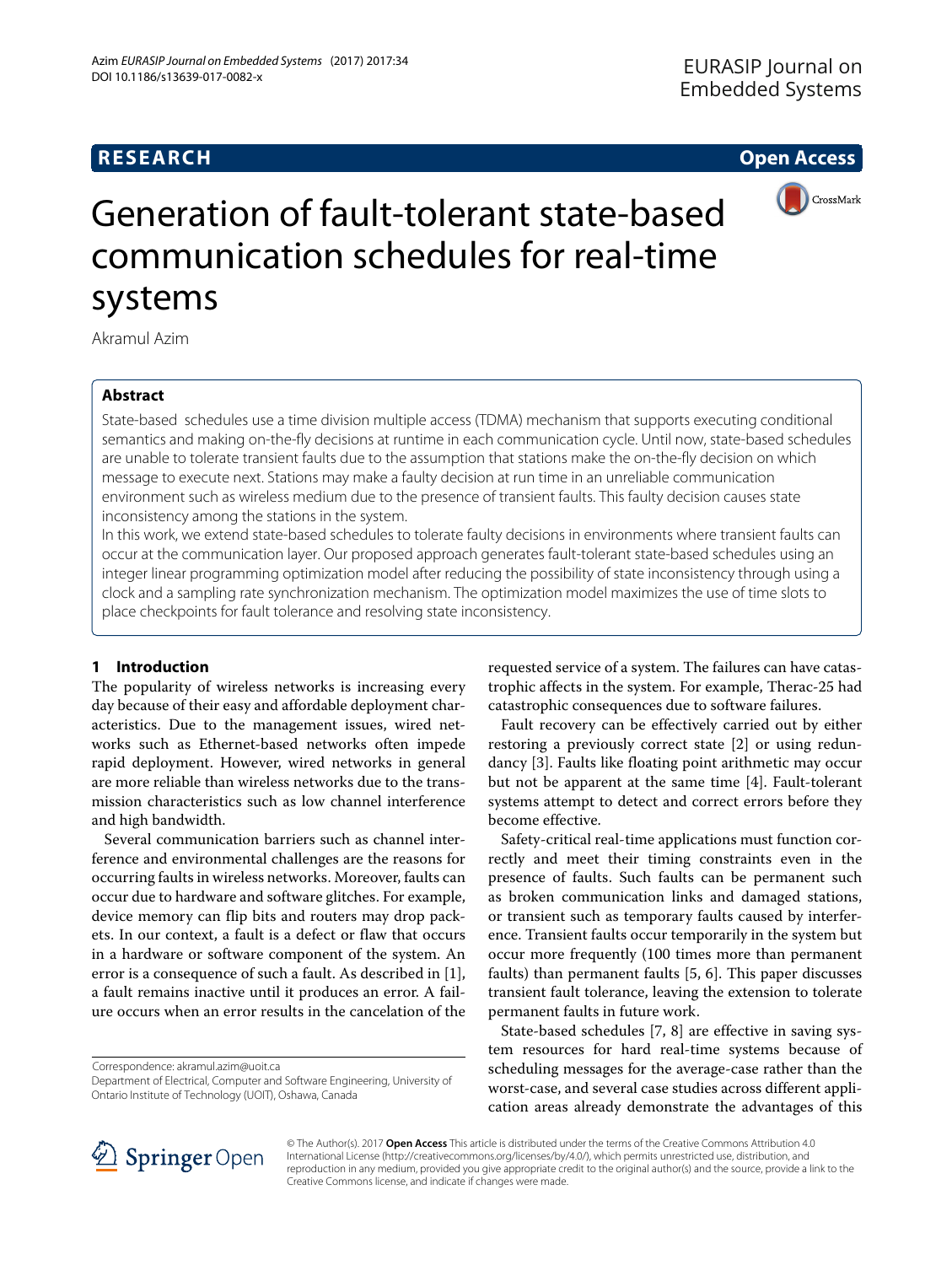approach including control theory [\[9\]](#page-11-8), hybrid systems [\[10\]](#page-11-9), video-on-demand, hierarchical scheduling frameworks [\[11\]](#page-11-10), and bursty demand models [\[12,](#page-11-11) [13\]](#page-11-12). It is possible to avoid executing the worst-case due to the ability of making on-the-fly decisions at run time. On the other hand, messages are always scheduled for the worstcase in the traditional static scheme that is TDMA-based and does not allow to make a decision at run time.

In safety-critical systems, the triple modular redundancy (TMR) technique [\[14\]](#page-11-13) is widely used for fault tolerance. Although TMR is not a robust mechanism for fault tolerance, the scheme can mask faults quickly and runs efficiently. A state-based schedule can become faulttolerant by the use of TMR, but it might not remain effective in unreliable environments due to the possibility of occurring faulty decisions. A faulty decision is an incorrect or inconsistent decision taken by any of the participating stations in the network. This results in state inconsistency and a potential deadline loss, which is unacceptable in real-time systems.

To ensure making the correct decision in a timely manner for safety-critical applications, architectures using a state-based schedule require state inconsistency detection and resolution. A system can use state-based schedules instead of static TDMA for lower bandwidth usage, but the possibility of occurring state inconsistency may become challenging for using such schedules in practice. Therefore, this paper discusses the state inconsistency problem and its resolving strategies to ensure correct operation while using the state-based schedules in an unreliable communication environment.

State inconsistency due to the occurrence of faulty decisions requires reduction, detection, and resolution. It is possible to reduce the number of faulty decisions when using clock and sampling rate synchronization. Existing approaches such as C-State-based approach or history of recent transmissions can be used to detect state inconsistency. To resolve state inconsistency, systems can either use approaches like majority voting for faster resolution or generated fault-tolerant state-based schedules with checkpoints for guaranteed recovery.

To demonstrate the advantage and challenges of using state-based schedules in the presence of communication and measurement faults, we use an unreliable wireless communication medium that connects a drive-by-wire automotive architecture. The faults occur for different reasons such as communication CRC failures, packet drops, clock synchronization issues, and sampling frequency drifts. We also observe the effect of measurement faults while using a state-based schedule as a communication mechanism in a position control system. These communication and measurement faults cause state inconsistency which is reduced using a clock and sampling rate frequency

drift algorithm and a generated fault-tolerant schedule afterwards.

This work mainly contributes the following in using state-based schedules reliably for safety-critical applications:

- With an industrial testbed, we have shown how a state inconsistency can occur when using a state-based schedule in an unreliable environment
- We have shown that TMR, a commonly used fault-tolerance technique, can be efficiently implemented using state-based schedules, however, may still suffer from state inconsistency due to making incorrect decisions at run time
- We generate state-based schedules with checkpoints to recover from state inconsistency. Prior generating schedules, we also discuss how to reduce the number of state inconsistency and detect them if occurred
- We demonstrate the existence and recovery of state inconsistency through experimental analysis using a drive-by-wire (DVW) application and a position control system (PCS) application running state-based schedules

In this paper, we show how to tolerate state inconsistency in state-based schedules. In Sections [2](#page-1-0) and [3,](#page-2-0) we present the fault and system model. Sections [4](#page-2-1) and [5](#page-3-0) discuss the state inconsistency problem that can occur when using state-based schedules. Sections [6,](#page-3-1) [7,](#page-3-2) and [9](#page-5-0) present the strategies to reduce the occurrence of state inconsistencies and resolve the remaining of them. Section [10](#page-7-0) explains the experimental design, setup environment, and results. We discuss the related work in Section [12.](#page-10-0) Finally, Section [13](#page-10-1) concludes the paper.

#### <span id="page-1-0"></span>**2 System model and terminology**

We assume a distributed real-time communication framework that consists of periodic messages. Messages execute on stations that are connected wirelessly. The number of stations is fixed and known throughout the entire communication phase. Messages communicate with other messages through messages on channels. All channels are mapped onto one shared unreliable communication medium. All message transmissions are atomic broadcast, and therefore, potentially all stations receive messages reliably. Stations have mutually exclusive access to channels at any point in time defined a priori. The state-based schedules are based on TDMA for deterministic access to the medium.

In state-based scheduling, participating stations in the communication use dedicated slots to send their messages. We assume that the communication link has sufficient bandwidth to carry out messages. A slot has a known start and end time. A communication round or cycle is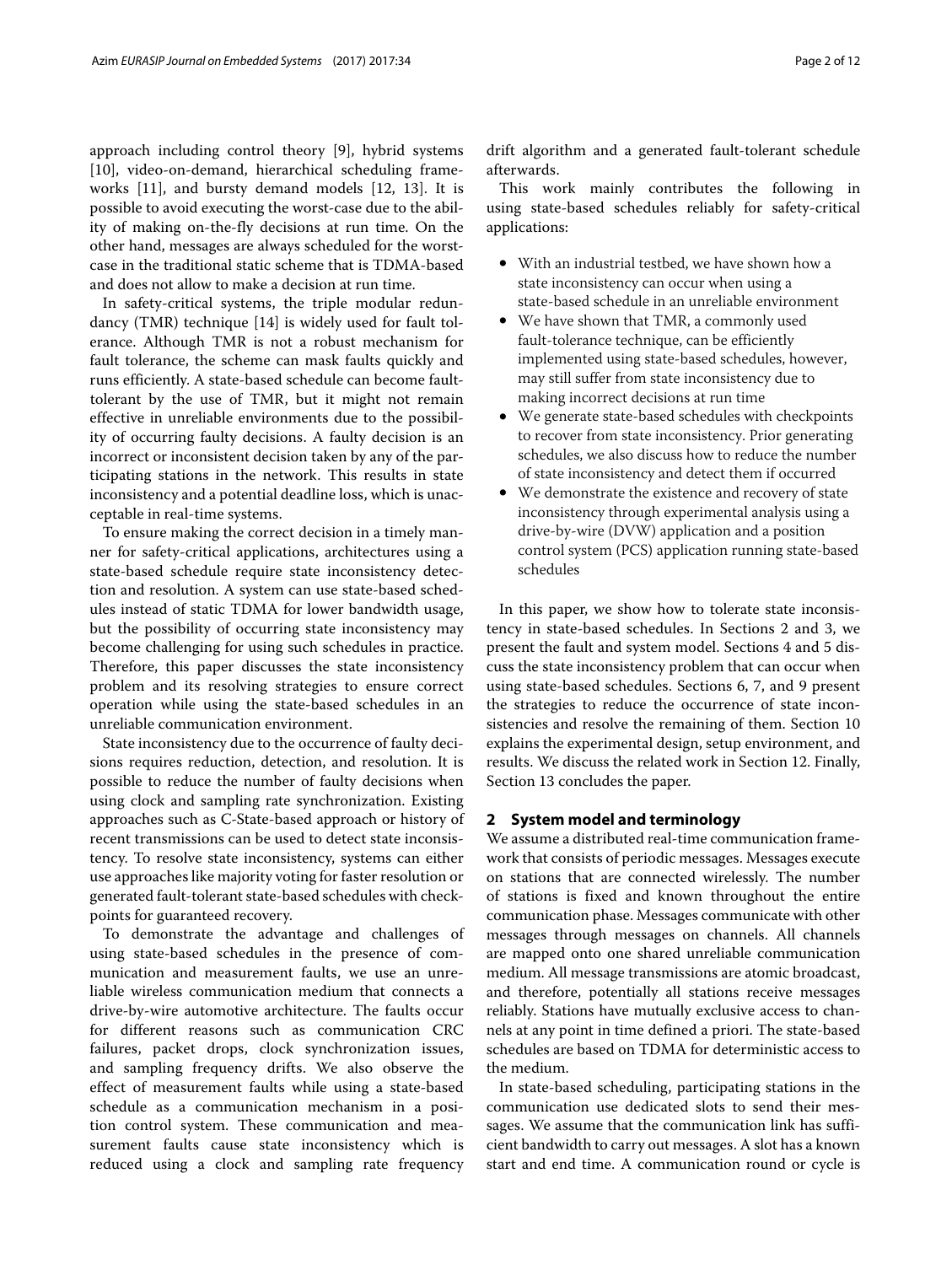the time duration after which the state-based schedule is repeated.

We use state-based scheduling to tailor communication behavior to application demands. In contrast to traditional static TDMA schedules, the state-based schedules permit making decisions during the communication cycle. We use the abstraction of Network Code [\[15\]](#page-11-14) to implement these state-based schedules.

We assume that the system is well designed and static. This refers that the communication behavior is known a priori including the message sizes, variables, bus bandwidth, and the timing requirements. We can thus assume that it is possible to generate an optimal state-based schedule, the programs, and all other data structures offline.

#### <span id="page-2-0"></span>**3 Fault model**

The fault model comprises transient faults that are unable to cause permanent failure of a system. Transient faults can occur for a number of reasons such as sending wrong and contradictory information, or receiving altered data during transmission. Transmitted packets may also get dropped for a variety of reasons such as link failure and channel interference.

We assume that faults are independent, which avoids the domino effect that can occur when a small change in a component causes a subsequent change in the connected component. We also assume that the system can reliably continue the system operation upon encountering permanent faults because of running backup stations in parallel.

Due to a number of reasons, stations may make wrong decisions at run time. One reason is that faults may be undetected because of CRC failures or limitations on using CRC [\[16\]](#page-11-15). Some faults do not appear at the same time they occur. Moreover, faults may occur because hardware or software glitches such as memory bit flipping [\[17\]](#page-11-16) that may alter the data before making decisions at run time.

The fault model consists of the following faults: (1) clock and sampling rate drifts, (2) corrupt messages, (3) corrupt memories, (4) measurement faults due to truncation or floating-point arithmetic, and (5) data races between computation and communication. Figure [1](#page-2-2) shows the occurrence of these faults in different entities in a network architecture. Faults due to clock and sampling rate drifts are handled using synchronization mechanisms. The C-State mechanism [\[18\]](#page-11-17) can detect corrupt messages, memories, or measurement faults, which can also be detected using history information of previous successfully sent messages. Data races between computation and communication will not occur, because state-based schedules allow only time-triggered communication. Therefore, in this work, we have



<span id="page-2-2"></span>considered all the above described faults except the data races.

#### <span id="page-2-1"></span>**4 Overview of state-based schedules**

Our approach towards building a fault-tolerant statebased schedule is based on the notion of state-based schedules as proposed in [\[15\]](#page-11-14). A state-based schedule can be represented as a graph where vertices denote the states, and arcs refer the transitions. A transition from one vertex to another vertex represents the condition associated with them evaluated to true. A state-based schedule is TDMAbased and facilitates making on-the-fly decisions at run time.

**Definition 1** (State-based schedule) *A state-based schedule is a graph defined by the tuple*  $(V, v_0, V_F, sl, \kappa, E)$ *where*

- $\bullet$  V is a set of states,
- $v_0 \in V$  denotes the initial state,<br>•  $V_r \subset V$  denotes the set of final
- $V_F \subseteq V$  denotes the set of final states,
- sl labels states <sup>V</sup> with broadcast communications,
- $\kappa$  is a set of clocks with  $|\kappa| > 1$ , and
- E is a set of tuples  $\langle v_s, g_x, \lambda, v_d \rangle$  representing transitions from state  $v_s$  to state  $v_d$ . The guard  $g_x$  is an enabling condition and  $\lambda$  is a set of updates on clock values. The set of transitions must be free of cycles.

<span id="page-2-3"></span>**Example 1** *This example illustrates a state-based schedule for an industrial shutdown system using TMR. We assume multiple controllers periodically receive the sensor samples. In each communication cycle, the controllers receive the temperature readings from either two sensors (best and average-case) or three sensors (worst-case) and make the decision by voting on the results. If two of the three temperature sensors report a temperature beyond a set threshold, the system will shutdown the system, because the voting will already be decisive. Otherwise, the controllers will receive the third sensor value and will include it in the voting process.*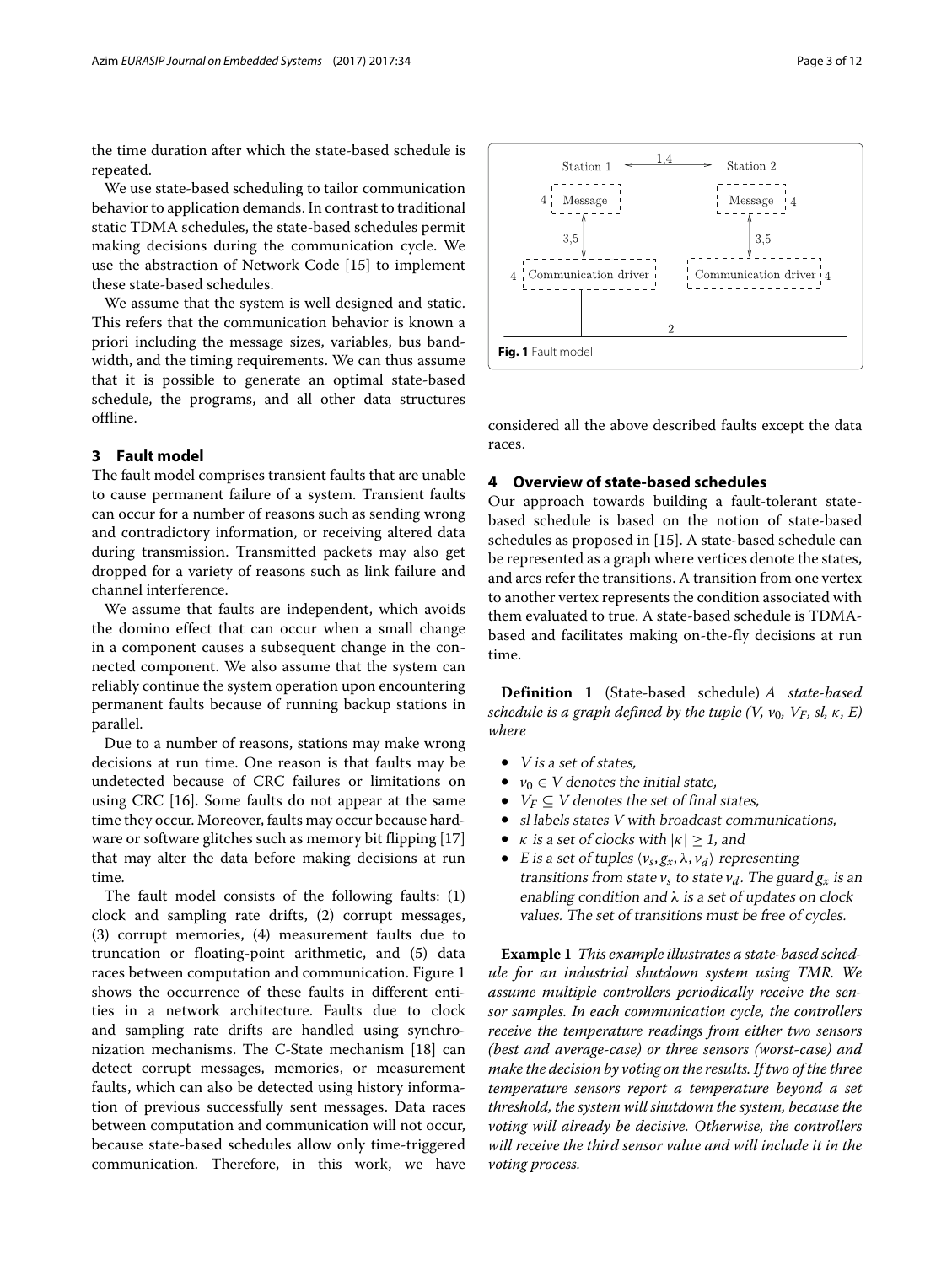*Suppose each sensor spends T time units to send data to the controller. Therefore, the sensor n*<sup>1</sup> *sends a temperature sample in* [0, *T*)*, the sensor*  $n_2$  *in* [*T*, 2*T*)*, and the sensor*  $n_3$ in  $[2T, 3T)$ *. If*  $n_1$  *and*  $n_2$  *send more or less than the threshold temperature value, then the sensor n*<sup>3</sup> *will not transmit its sample. Instead of sending the temperature sample in the third time slot, the stations can transmit best-effort traffic. The controllers may also use this slot for running a background message displaying state information. Figure* [2](#page-3-3) *shows the resulting tree schedule for this example.*

#### <span id="page-3-0"></span>**5 The state inconsistency problem**

**Definition 2** (State Inconsistency) *A state inconsistency occurs if at least two stations at any state*  $v_i \in V$  execute *different transitions to reach from state*  $v_s$  *to*  $v_d$ *, although each station executes the same state-based schedule.*

Faulty decisions occur at points that lead to stations executing different branches in state-based schedules. For example, in the state-based schedule of TMR, a faulty decision may occur after the transmission of the first two samples to decide whether to transmit the third sample in the next time slot. Therefore, stations must have a consensus on making the same decision after the first two sample transmissions. If the values of the first two samples are within a tolerance and correctly received by all stations, then the states will remain consistent. If undetected faults occur in any of the previous two transmissions, then state inconsistency will occur.

<span id="page-3-4"></span>**Example 2** (Continuing from Example [1\)](#page-2-3) *An occurrence of a faulty decision in Example* [1](#page-2-3) *is to make a wrong and different decision by any of the stations. This may occur in an unreliable environment (e.g., a wireless medium) on sending the third sensor sample to the controller when sensors making different decisions are likely. This can lead to one of the sensors or controllers to have a different view of the system and result in making a faulty decision.*

*Suppose*  $n_1$  *reports a value above the threshold, and*  $n_2$ *'s reported value above the threshold is corrupted by noise during the transmission to the controllers c*1*, c*2*, and c*3*. If c*<sup>2</sup> *fails to detect the data corruption or has a timeout in*

<span id="page-3-3"></span>

*receiving the sample, then the controller c*<sup>2</sup> *may make not wait to receive the sample in the next time slot from n*3*. As a result, state inconsistency will occur, because the controller c*<sup>2</sup> *will have a different view of the system than controller c*<sup>1</sup> *or c*3*.*

#### <span id="page-3-1"></span>**6 Reducing the occurrence of state inconsistency**

We use a two-step procedure to reduce the occurrence of state inconsistency in state-based schedules. First, we use a method of clock synchronization to adjust the clock drifts. Thereafter, we use a method to adjust the sampling frequency drifts of the stations.

Clock synchronization [\[19\]](#page-11-18) mechanisms are necessary to ensure the timeliness occurrence of timing events in using state-based schedules. Due to clock drifts, stations may be de-synchronized in making decisions, and therefore, faulty decisions will occur. We use a clock synchronization algorithm [\[20\]](#page-11-19) that considers the *worst-case* network delay instead of the average network delay. The synchronization takes place when the medium is idle for long periods so that synchronization messages do not interfere with the communication messages. If stations make intensive use of the medium and it almost never gets idle, then the clock synchronization happens locally based on previous updates.

The mismatch of sampling rates among stations can be controlled using hardware or software. However, it is difficult to eliminate the problem completely because of the temperature effects and the level of accuracy of clock skew correction. We use a software-based sampling frequency drift management scheme [\[20\]](#page-11-19) to adjust the sampling frequency drifts with reference to an independent global sampling rate manager.

#### <span id="page-3-2"></span>**7 Recovery from state inconsistency**

Safety-critical systems not only use mechanisms to reduce the occurrence of state inconsistency, but also require methods to recover from state inconsistency for safety. Safety-critical applications such as pacemakers and nuclear shutdown systems emphasize safety over performance. Therefore, state inconsistency is a safety issue that must be resolved completely when using state-based schedules in *safety-stringent* applications.

Despite the occurrence of state inconsistency, a recovery scheme keeps the system safe from failure. A detection scheme first identifies the occurrence of a state inconsistency. A recovery scheme ensures the correct functional operation in the system hereafter. A recovery scheme resolves the state inconsistency upon detecting it by running recover algorithms.

To recover from state inconsistency, stations first need to detect faulty decisions. All stations must check for faulty decisions that follow different branches in state-based schedules. This refers to a distributed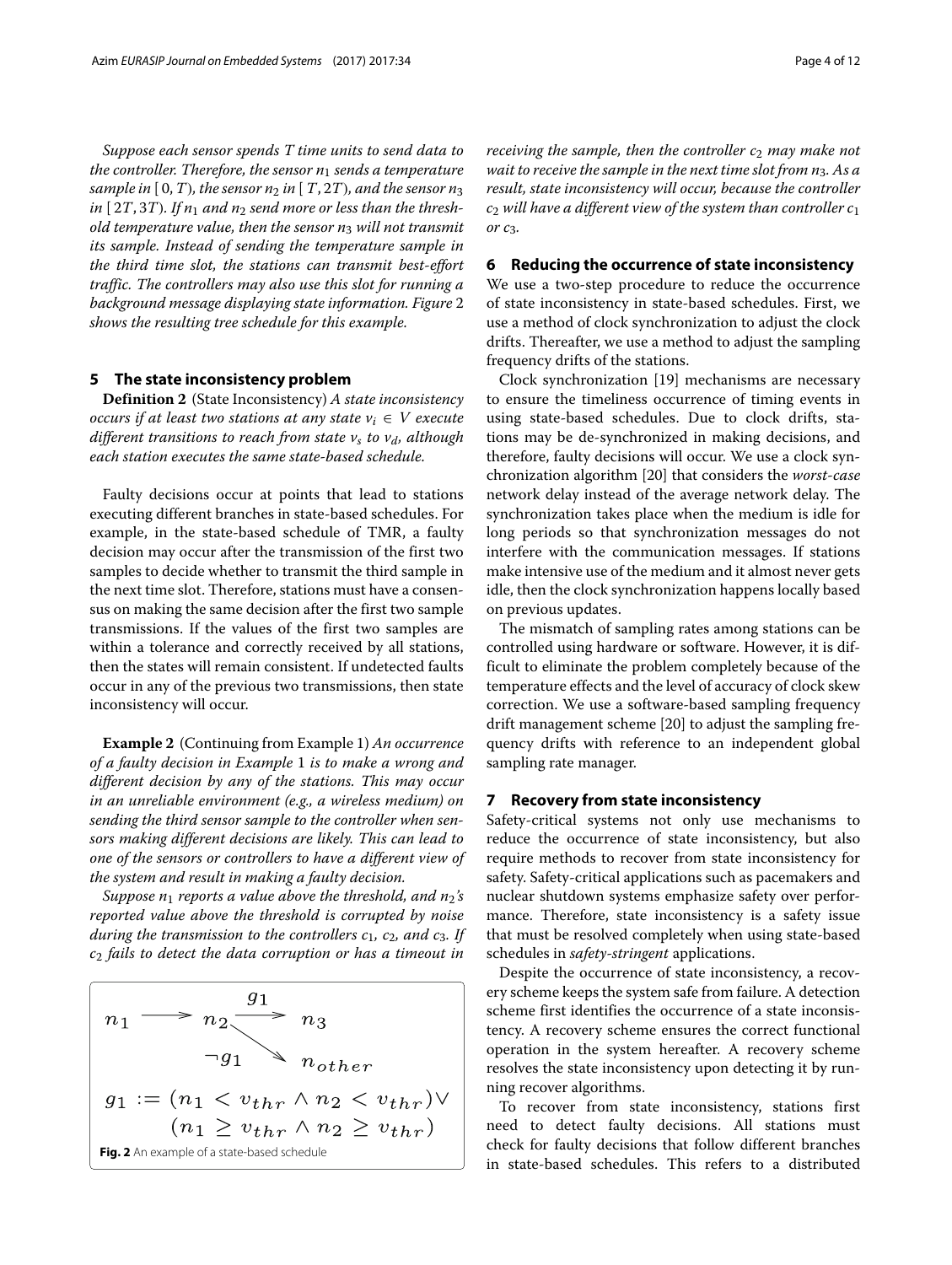consensus problem [\[21\]](#page-11-20). To detect such inconsistencies, a system can use the C-State-based approach [\[18\]](#page-11-17). In addition to using the C-State-based approach, this paper also discusses using history of recent transmissions to detect such inconsistencies.

After detecting state inconsistency, we use a recovery scheme that is either time-efficient such as the majority voting scheme or reliable such as the rollback. The majority voting scheme is less reliable than the rollback approach to recover from state inconsistency. However, rolling back to an earlier point in time may cause a system failure or destabilize a control system because of having any limitations on re-execution.

#### **7.1 Detecting state inconsistency**

To detect state inconsistency when using state-based schedules, the C-State-based approach [\[18\]](#page-11-17) can be used. The C-State of the sender includes with the message contents to calculate CRC at the sender, and the stations use the C-State of the receiver to check CRC over the message contents at the receiver. A C-State contains state's information such as TDMA slot information, information on current mode, information on global time, and membership information. The C-State of the sender and receiver will differ if faults or faulty decisions occur.

The C-State-based approach requires to transmit the C-State information even though sending it may not necessary. For example, C-State information in redundant transmissions will become unnecessary to send or receive if they are the same. To avoid unnecessary transmission of C-State information, we propose an approach that uses the history of recent transmissions.

To use history of recent transmissions in detecting state inconsistency, it is required to store a number of variables of interest in a buffer. The system stores variables in a tabular format that are common in subsequent transmissions (see Table [1\)](#page-7-1). Successful communications are recorded to use them in validating redundant transmissions. For example, in a TMR-based system, the system can store the C-State information after the first sample transmission and can avoid transmitting the C-State information for subsequent transmissions.

At design time, the developer specifies the buffer table that uses a tiny storage in the memory. In the buffer table, the columns represent the list of variables and the rows represent the slots. The first row stores the start values. Every subsequent row stores the values of variables for the slots over time. The number of rows is bounded by the number of slots in each communication cycle. The developer can specify initial values; otherwise, the variable is initialized with  $\phi$ .

**Example 3** *Assume that we have three stations s*1,*s*2, *and s*<sup>3</sup> *maintain a buffer history. Consider a state-based* *schedule that has three slots, and the schedule has five variables that are common in redundant transmissions. All variables are initially set to* φ *and updated over time. In the table, the value*  $T_x$  *denotes the value of a transmitted variable and Rx denotes the value of a received variable. For example, in slot 1, the station s*<sup>1</sup> *transmits message that contains the variables a and b which are common in subsequent transmissions. In slot 2, the station s*<sup>1</sup> *transmits message that contains the variables a, b, c, d, and e. In slot 3, the station s*<sup>1</sup> *may remain idle or transmit the message that contains the variable e.*

Upon receiving messages, the system will update the buffer table. At the beginning of a communication cycle, all variables reset to their initial value or  $\phi$ . Upon receiving a message, if the variable's current history information contains  $\phi$  in the buffer table, then the system will use the C-State-based CRC method to validate the transmitted message before updating the associated variable entry in the buffer table. On the other hand, if the variable in the buffer table has already been initialized or updated, then the system will use the variable's history to check state inconsistency. The history-based approach performs better than the C-State-based approach [\[22\]](#page-11-21).

#### **7.2 Resolving state inconsistency**

#### *7.2.1 Using majority voting for recovery*

Majority voting [\[23\]](#page-11-22) is a mechanism of reaching a consensus in distributed systems. The decision with the highest number of agreements among the stations is chosen and the stations which differ are forced to make that decision. In case of a tie, a random but the same decision will be taken. Majority voting can be implemented using the arbitration method in CAN [\[24\]](#page-11-23) or any distributed agreement algorithms [\[25\]](#page-11-24).

**Example 4** *Continuing from Example* [2](#page-3-4)*, all controllers in turn check the sample values of the other controllers. For example, the controller c*<sup>2</sup> *checks the sample values of the other controllers (c<sub>1</sub> and c<sub>3</sub>). Since controllers c<sub>1</sub> and c<sub>3</sub> decide to receive the third sample, controller c*<sup>2</sup> *will ask for the third sample, because two from three controllers want to receive the redundant sample.*

#### *7.2.2 Using checkpoints for recovery*

This buffer table can be used not only for detecting state inconsistency but also for recovery. A row in the buffer table can be treated as a checkpoint if the row contains all variables' information. Upon detecting a state inconsistency, stations can rollback to the closest checkpoint.

A state inconsistency handler contains the method for detecting state inconsistency and the method of rolling back to the immediate checkpoint. A number of state inconsistency handlers are associated to each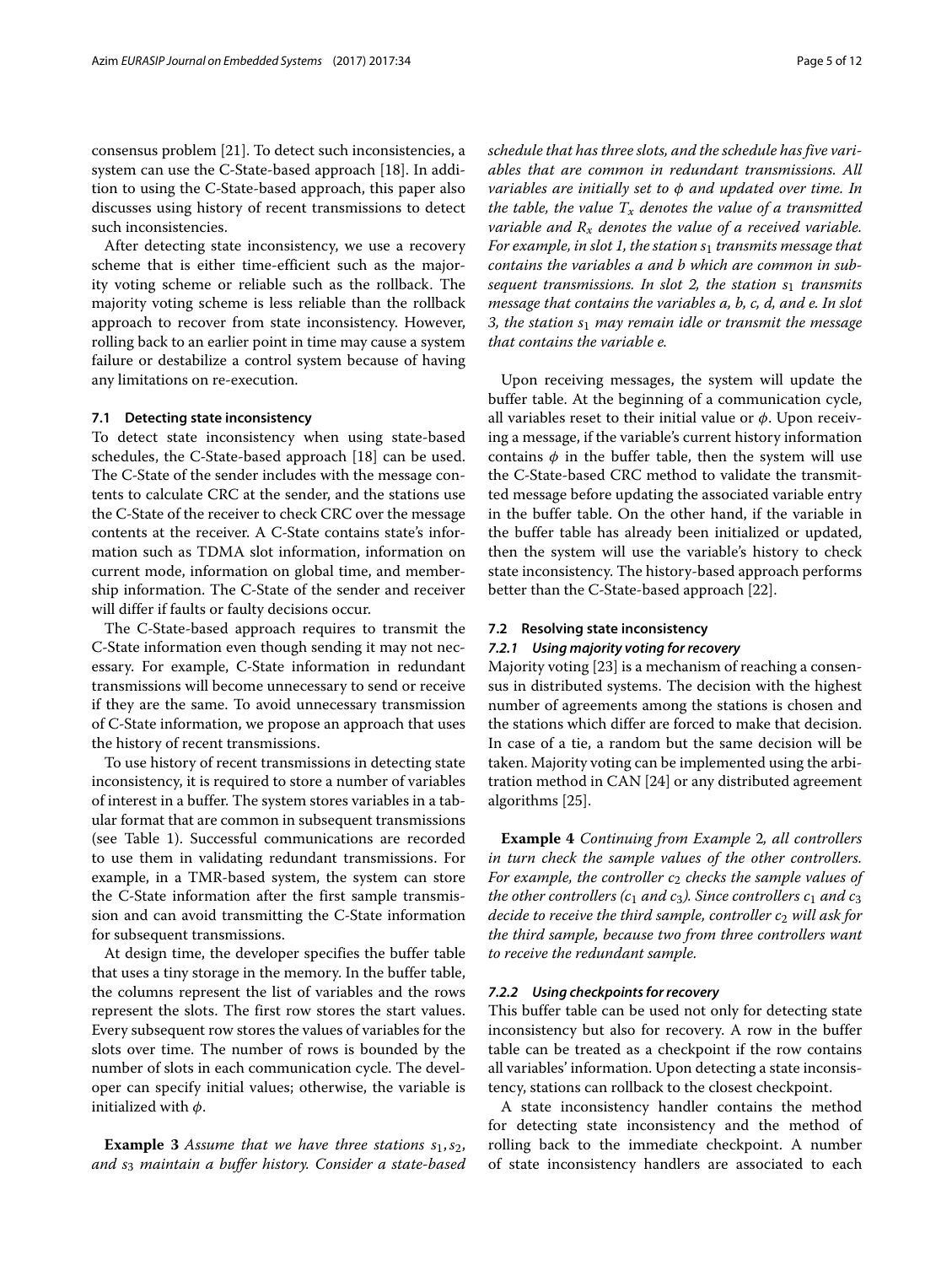checkpoint. The more the number of inconsistency handlers in between checkpoints, the more the system can tolerate state inconsistencies. However, increasing the number inconsistency handlers also increases the overhead. Inconsistency handlers can be placed based on weights, and developers can choose weights (*wi*) based on the importance of the contents in the slots. If there are some trailing zero weighted slots, then these slots will not contain inconsistency handlers.

A system can tolerate a maximum number of occurrences of state inconsistencies at any slot, which we define as *replay bound*. When a system tolerates a maximum number of occurrences of state inconsistencies globally for each communication cycle, we define the *replay bound* as *global replay bound*. Figure [3](#page-5-1) depicts an example of a schedule with the global replay bound which is set to ten.

**Example 5** *The fault-tolerant schedule contains five checkpoints and ten data slots. We assume that the global replay bound is ten. Therefore, the system can handle ten repeated state inconsistencies at any slot in a cycle. Suppose, state inconsistencies occur three times between the slots s*<sup>1</sup> *and s*4*, twice between s*<sup>5</sup> *and s*6*, five between s*<sup>7</sup> *and s*10*. Since the global replay bound is ten, the system can tolerate these ten state inconsistencies. If state inconsistencies occur six times in between s*<sup>7</sup> *and s*10*, then the system will unable to tolerate an additional state inconsistency because of exceeding the limit on the global replay bound.*

The other way to handle repeated state inconsistencies is to set a replay bound at the data slots. The replay bound may vary based on weights or the importance of the contents of data slots. For example, Fig. [4](#page-6-0) shows an example of the replay bound at checkpoints and Fig. [5](#page-6-1) shows an example of the weighted reply bound. The maximum number of occurrences of state inconsistencies must be equal to the summation of all replay bounds at data slots.

#### **8 Defining fault-tolerant dynamic schedules**

When providing the definition of dynamic TDMA schedules, the authors of [\[15\]](#page-11-14) assumed single-segmented bus networks. They assumed that the communication medium provides a reliable atomic broadcast service and either all stations receive a message or none of them

do. This assumption is inapplicable for systems with unreliable channels such as found in wired or wireless communications. We now adapt dynamic TDMA or state-based TDMA schedules to accommodate the faulttolerant functionality so that we can use the original abstraction for unreliable channels (see Fig. [6\)](#page-7-2). We assume that communication slots are large enough to accommodate recovery activity. Since the system is well defined and

**Definition 3** (Fault-tolerant dynamic schedule) *A faulttolerant tree schedule is a tree defined by the tuple*  $(V, v_0)$ *,*  $V_F$ *, sl, k, E, E<sub>cp</sub>)* where

static (see Section [2\)](#page-1-0), we can check this at design time.

- $\bullet$  V is a set of states.
- $v_0 \in V$  denotes the initial state
- $V_F \subseteq V$  denotes the set of final states<br>• sl is a manning sl ·  $V \rightarrow B$  that mans i
- sl is a mapping sl :  $V \rightarrow B$  that maps a state to a broadcast communication associated with that state
- $\kappa$  is a set of clocks with  $|\kappa| \ge 1$ <br>• E is a set of tuples  $(\nu_a, \sigma_a, \lambda, \nu_a)$
- *E* is a set of tuples  $(v_s, g_x, \lambda, v_d)$  representing transitions from state  $v_s$  to state  $v_d$ . The guard  $g_x$  is an enabling condition and  $\lambda$  is a set of updates on clock values. The set of transitions must be free of cycles.
- <sup>A</sup> checkpointing transition or rollback edge *Ecp*:(*vs*, λ,  $v_d$ ) represents an transition from a state  $v_s$  to a state  $v_d$ .  $\lambda$  is a set of updates on clock values.

*Ecp* is a special form of *E*. We can implement *Ecp* using *E* by assuming a specific fault tolerance guard for *E*. A location that detects a fault can use an edge in *Ecp* for rolling back to a checkpoint. We determine *Ecp* for a given schedule.

Given a checkpointing transition  $(v_s, \lambda, v_d)$ , the state  $v_s$ refers the location of fault detection and  $v_d$  refers the location of a checkpoint.

#### <span id="page-5-0"></span>**9 Generating fault-tolerant schedules**

A system may allow provisioning extra resources at the design time and perform schedulability analysis at run time before placing a checkpoint such that all messages in the system meet their deadlines. However, in this paper, we propose an optimization framework to generate fault-tolerant state-based schedules from the given

<span id="page-5-1"></span>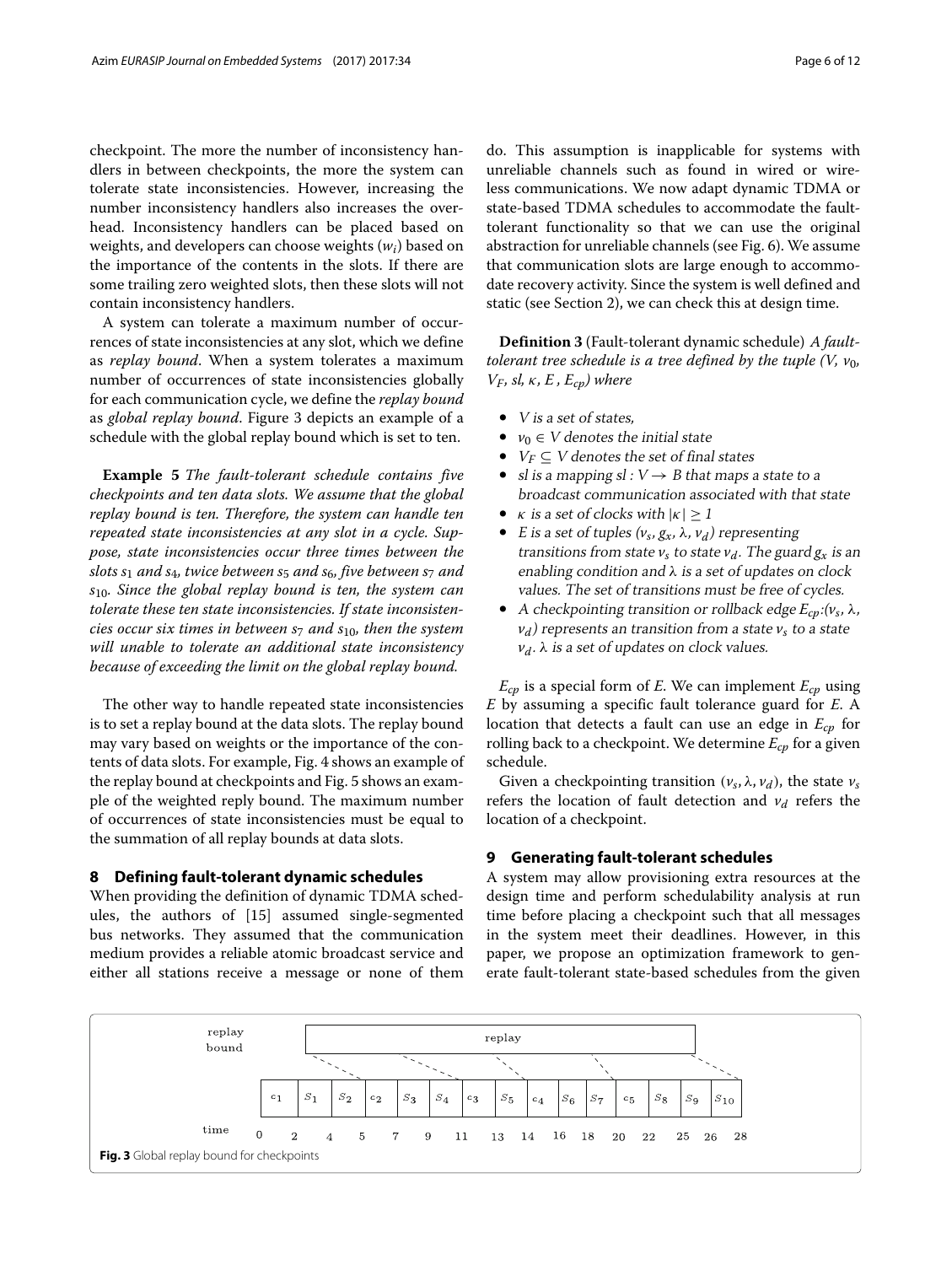

<span id="page-6-0"></span>timing requirements of a checkpoint and the messages that are schedulable. This framework optimizes fault tolerance and therefore places the maximum possible number of checkpoints after meeting the timing requirements of all messages. For simplicity, we assume that the timing requirement of each checkpoint is the same. The timing requirement of messages includes the faulty decision detection and rollback overhead. The schedulability analysis is performed on the messages in system (Eq. [1\)](#page-6-2) before placing checkpoints. The optimization framework ensures that each message in the system gets at least the number of slots to meet the execution time requirements. If the schedulability analysis fails, the system designer may change the number of messages or the specification of checkpoints.

<span id="page-6-2"></span>
$$
U(\nu_k) = \sum_{\tau_i \in \nu_k} \frac{e_i}{p_i} \le \frac{B}{L} \tag{1}
$$

where *B* is the bandwidth assigned to scheduled messages  $\tau_i \in \{v_k\}$  and *L* is the link capacity, with  $B \leq L$ . This is because, we divide the communication cycle into time slots and each time slot can be occupied by a message according to our scheduling generation policy. Since each time slot can be assigned if needed, the worst-case usage of the communication link will be  $\frac{B}{L}$ .

We address the challenge of generating fault-tolerant state-based TDMA schedules using a number of constraints that are specific to messages requirements and to the characteristics (i.e., non-preemptive). We formulate a set of constraints using message requirements for each of the reachable and schedulable state in the system. The constraints specify that the messages at least get the required computational time units and no two stations get the same time slot in the same state.

To generate fault-tolerant state-based schedules, we formulate a number of constraints that are specific to message requirements and characteristics (i.e., nonpreemptive). The constraints only refer to the messages for the reachable and schedulable states. The constraints specify that the messages at least get the required computational time units and no two stations get the same time slot in the same state. We also formulate constraints to represent the timing requirement of a checkpoint.

The computation time of a message in the system is to obtain at least the required number of slots for each message in its period. A boolean variable  $x_{ij}^k \ = \ 1$  if a message *i* is allocated at a slot *j* in state *k*, and 0 if otherwise. Therefore, the summation of  $x_{ij}^k$  is greater than the computation time  $(c_i^k)$  required by a message *i* in state *k*. Transmitted messages are non-preemptive. Therefore, if a message is allocated to a slot in a state, the message will be allocated to the subsequent slots until the timing requirement of that message is met.

The formulation of the schedule generation problem is shown as an integer linear problem (ILP). Assume the following:

- <sup>V</sup> is the set of states in the system.
- *N* is the set of messages in each state  $(\tau_1, \tau_2, \ldots, \tau_n)$ .
- $c_i^k$  is the computation time for each message  $\tau_i$  in state k.
- $p_i^k$  is the period for each message  $\tau_i$  in state k and  $P^k$ is the set of all  $p_i$  in state  $k$ .
- $\alpha_i$  instances for every message  $\tau_i$  such that  $\alpha_i = \frac{LCM(P^k)}{p_i^k}.$ 
	-

<span id="page-6-1"></span>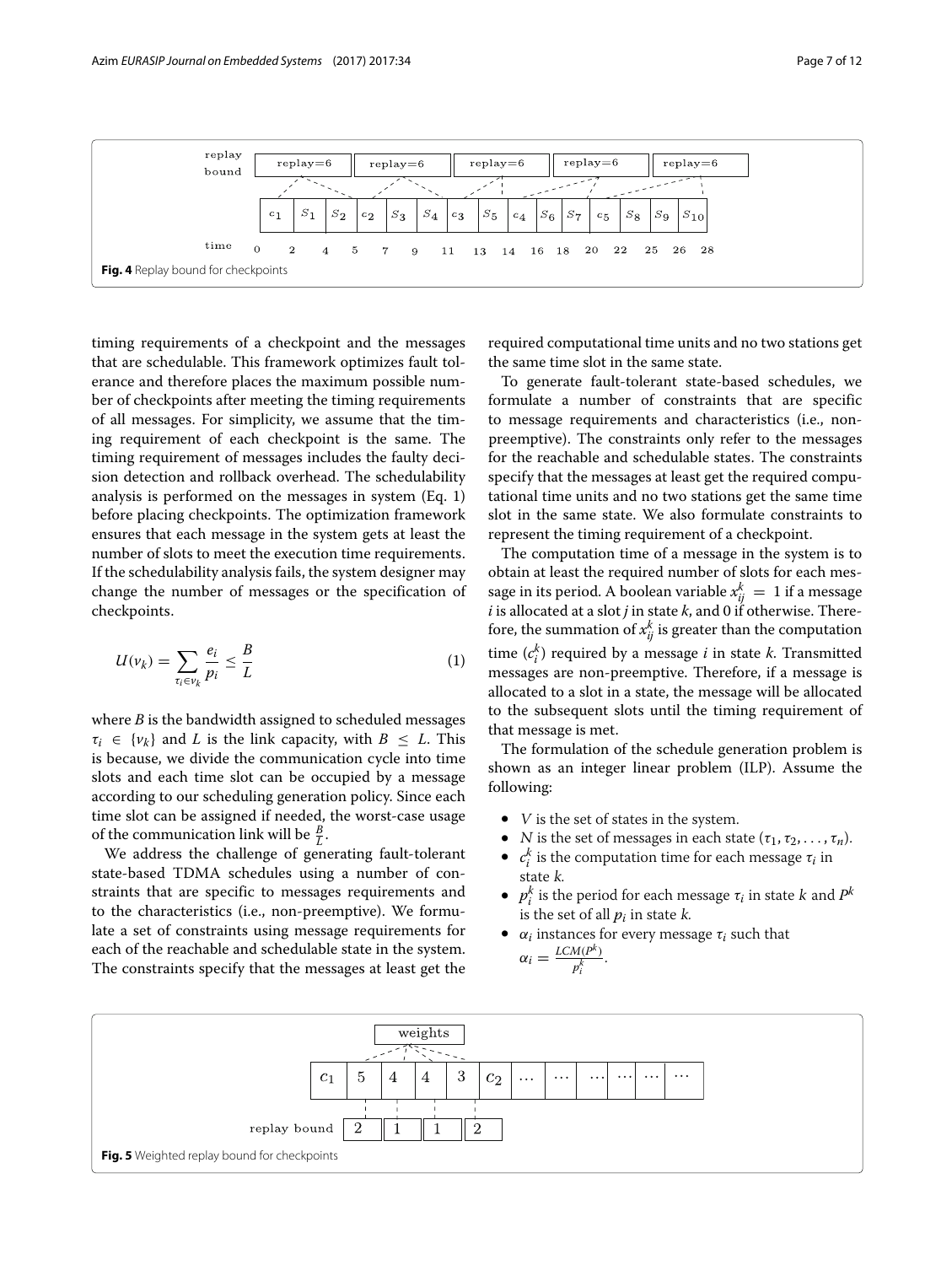

<span id="page-7-2"></span>•  $x_{ij}^k$ , the coefficients showing the usage of a time slot for  $i \in N$ ,  $j \in \{1, \ldots, LCM(P^k)\}\$  and  $k \in V$ . These coefficients are defined as follows:

$$
x_{ij}^k = \begin{cases} 1 & \text{if message } \tau_i \text{ uses slot } i \text{ in state } k \\ 0 & \text{otherwise.} \end{cases}
$$

•  $s_{ij}^k$ , the coefficients showing the usage of a time slot by a checkpoint for  $i \in N$ ,  $j \in \{1, \ldots, LCM(P^k)\}$  and  $k \in V$ . These coefficients are defined as follows:

$$
s_{ij}^k = \begin{cases} 1 & \text{if a checkpoint uses slot } j \text{ when } x_{ij}^k = 0 \\ 0 & \text{otherwise.} \end{cases}
$$

*s k ij*.

#### **Optimization model**

 $max$ 

$$
\sum_{\forall i \in N, j \in \{1, \dots, LCM(P^k)\}, k \in V}
$$

 $\sqrt{}$ 

*st.*  $C_1$ {∀i ∈ N,  $k \in V$ }:

$$
g p_i^k + p_i^k
$$
  
\n
$$
\sum_{j=gp_i^k + 1}^{g p_i^k + P_i^k} x_{ij}^k \ge e_i^k, g = 0, ..., \alpha_i - 1;
$$
  
\n
$$
C_2 \{\forall j \in \{LCM(P^k)\}, k \in V\} :
$$
  
\n
$$
\sum_i x_{ij}^k \le 1,
$$
  
\n
$$
C_3 \{\forall u \in N, j \in \{LCM(P^k)\}, k \in V, q \in \{1...j-1\} :
$$
  
\n
$$
\sum_i x_{iq}^k + x_{uj}^k \ge e_{u}^k,
$$
  
\n
$$
C_4 \{\forall i \in N, j \in \{LCM(P^k)\}, k \in V\} :
$$
  
\n
$$
s_{ij}^k \le x_{ij}^k,
$$
  
\n
$$
C_5 \{\forall i \in N, j \in \{LCM(P^k)\}, k \in V\} :
$$
  
\n
$$
s_{ij}^k \ge 0,
$$

**Table 1** An example of a buffer table

<span id="page-7-1"></span>

| Time        | а             |     |     |     | e              |  |  |
|-------------|---------------|-----|-----|-----|----------------|--|--|
| $t_1 - t_0$ | 1 x           | l v | Φ   | Φ   | φ              |  |  |
| $t_2 - t_1$ | $l_x$         | l v | Iv. | Ιv  | Т,             |  |  |
| $t_3 - t_2$ | $\frac{1}{x}$ | l v | l v | l v | T <sub>x</sub> |  |  |

The objective of the optimization model is to maximize the placement of checkpoints. Constraint  $C_1$  specifies that all messages at least get the computation units in their periods. Constraint  $C_2$  specifies that no two messages are assigned to the same slot at the same state. Constraint  $C_3$ specifies a message is allocated to the consecutive slots until timing requirement is met. Constraint  $C_4$  represents that a checkpoint is placed to a slot if no message exists to allocate to that slot. Constraint  $C_5$  specifies the range on the number of checkpoints. Table [2](#page-7-3) shows timing specifications of three messages in each of the four states. After running the AMPL/CPLEX optimizer with these constraints for maximizing the placement of checkpoints, we get the total number of checkpoints equal to 40 such that the execution time for a checkpoint is 1 time unit.

#### <span id="page-7-0"></span>**10 Experimental analysis**

To demonstrate the advantage of using state-based TDMA and need for fixing the issues that arise in practice, we provide a number of experimental results. The experimental setup contains an industrial testbed that runs hard real-time applications. We have used Quanser rapid prototype environment QUARC [\[26\]](#page-11-25) that has been used for running several real-time experiments such as double inverted pendulum control, unmanned aerial vehicles, unmanned ground vehicles, and mobile robots [\[27\]](#page-11-26). We implement state-based schedules to run applications using QUARC.

To analyze state inconsistency, we have chosen two applications: a drive-by-wire (DVW) application and a position control system (PCS) application. The DVW application uses human-machine interfaces that send command signals to the electromechanical controllers via a communication network. Faults are common by nature in a DVW application, and therefore, it should tolerate them for reliable operation. One of the reasons for such faults is the unreliable communication. A triple modular redundant system reduces the impact of faults. Although both static TDMA and state-based

<span id="page-7-3"></span>**Table 2** Timing requirements for different states (in time units)

| System state | Timing of messages (e,p)                |
|--------------|-----------------------------------------|
|              | $\tau_1(1,8), \tau_2(1,8), \tau_3(1,8)$ |
|              | $\tau_1(1,8), \tau_2(1,4), \tau_3(1,8)$ |
|              | $\tau_1(1,8), \tau_2(1,8), \tau_3(1,4)$ |
|              | $\tau_1(1,8), \tau_2(1,4), \tau_3(1,4)$ |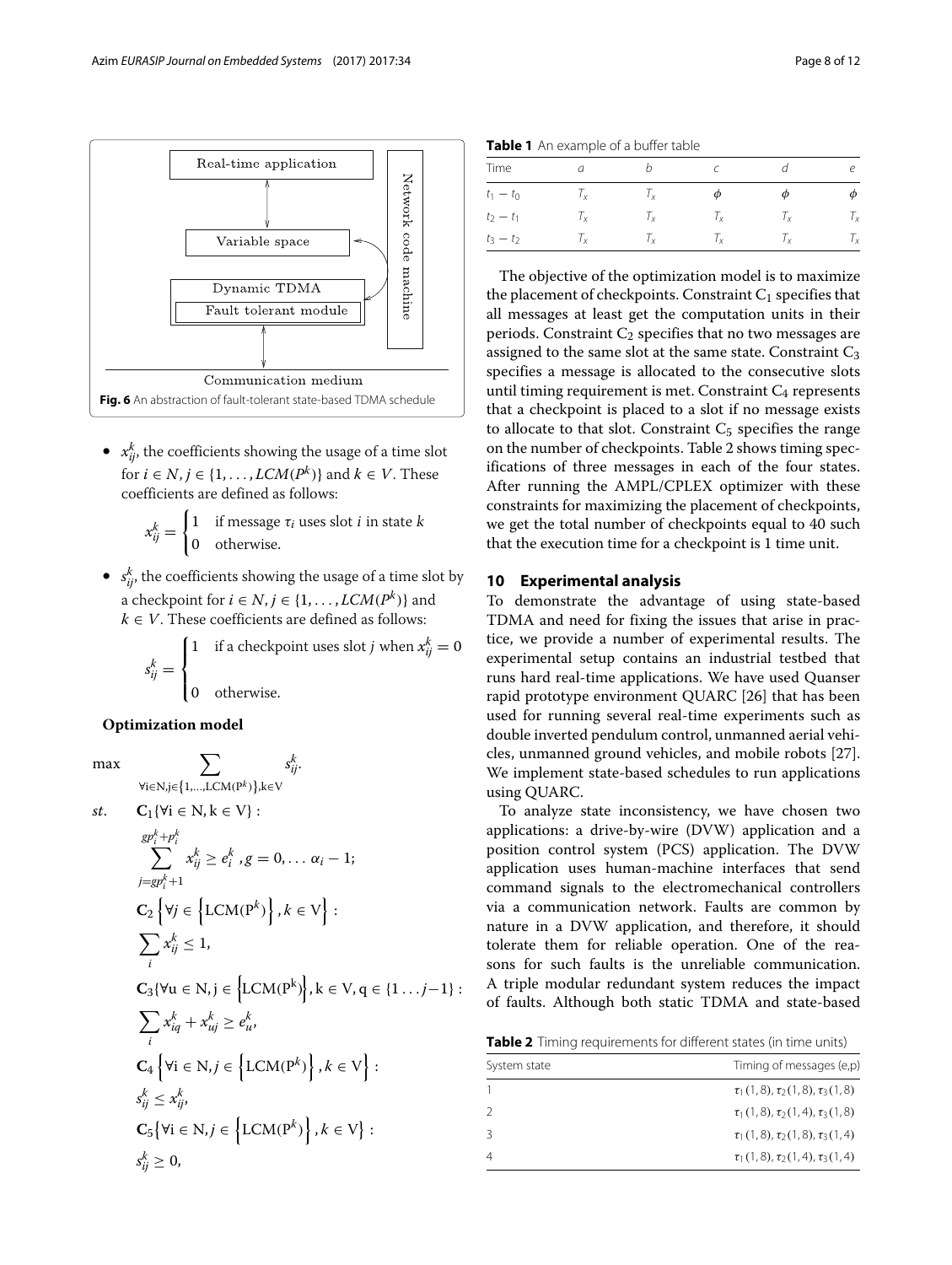

<span id="page-8-0"></span>schedules can represent such system operation, a statebased TDMA schedule outperforms static TDMA when the first two transmissions are correctly received and sufficient enough. The PCS application tries to control a load shaft connected to a rotary motor in the presence of deliberately injected noise. The PCS is a feedback control loop-based system, where we use TMR to reduce the effect of the measurement faults.

The architectural setup for running both the DVW and PCS applications is different due to their operational requirements. For the DVW application, we have used the Gumstix Verdex Pro XL6P series board which has the 400 MHz processor Marvell PXA270 with XScale, a dualcore  $\times 86$ , and a quad-core  $\times 86$  machine. We have used four different configurations for the DVW application: (1) local  $\times 86$ , (2) remote  $\times 86$ , (3)  $\times 86$ -verdex, and (4) verdex. In the local  $\times 86$  configuration, both host and target system architecture are  $\times 86$  and they communicate through the wireless port. In the remote  $\times 86$  configuration, the host and the target system have the same architecture i.e.,  $\times$ 86 but are located distantly and they communicate via wireless. In the  $\times$ 86-verdex configuration, the host architecture is  $\times 86$ , and the target architecture is armv5te. In the DVW experiment, we set the buffer size 1460 bytes and the sampling rate 50 Hz. On the other hand, the PCS setup contains a hard real-time operating system QNX connected to a local  $\times 86$  machine to control the position of a load shaft.

### **10.1 State-based TDMA scheduling vs static TDMA scheduling**

An advantage of using state-based TDMA for a TMRbased application is that TMR can be used for fault tolerance and state-based TDMA adds flexible behavior such that the system can discard the transmission of the third sample or can run a background message upon receiving first two successful sample transmissions. Therefore, the

best case or average case is to receive two samples and the worst case is to receive all three samples. For the DVW application, Fig. [7](#page-8-0) shows that the rate of receiving all three samples in each communication cycle is almost 5% less than the rate of receiving two samples to make a decision in the presence of only communication faults. However, this result uncovers the effect of measurement faults that can occur in the system. Using the PCS application, we have analyzed the effect of different rates of measurement faults as shown in Table [3.](#page-8-1) For the TMR-based PCS application, Table [3](#page-8-1) shows the percentage of saved resources when the system uses state-based TDMA instead of static TDMA. We see from Table [3](#page-8-1) that the rate of preserved resources increases with the decrease of measurement faults. Therefore, using state-based schedules provides efficient use of TMR in applications. The value  $\mu$  indicates the mean value, and  $\sigma$  denotes the standard deviation. The confidence interval for the PCS experiments is 95%.

#### **10.2 State inconsistency analysis**

State inconsistency does not occur in static TDMA because of no points that can lead to multiple decisions. However, it is possible to occur in state-based schedules. We have found after running the applications for almost a day that the percentage of state inconsistency is less than 9.5%. The number of faulty decisions that lead to state inconsistency also varies with the number of stations (see Fig. [8\)](#page-9-0).

<span id="page-8-1"></span>**Table 3** Statistical analysis for the TMR-based position control system application

| Measurement faults (%) | Worst-case resource<br>savings (%) | $\mu$ (%) | $\sigma$ (%) |  |  |  |
|------------------------|------------------------------------|-----------|--------------|--|--|--|
| 5                      | 33.2822                            | 33.3043   | .0127        |  |  |  |
| 20                     | 16.5915                            | 16.6235   | .0188        |  |  |  |
| 50                     | 4.6414                             | 4.6725    | .0290        |  |  |  |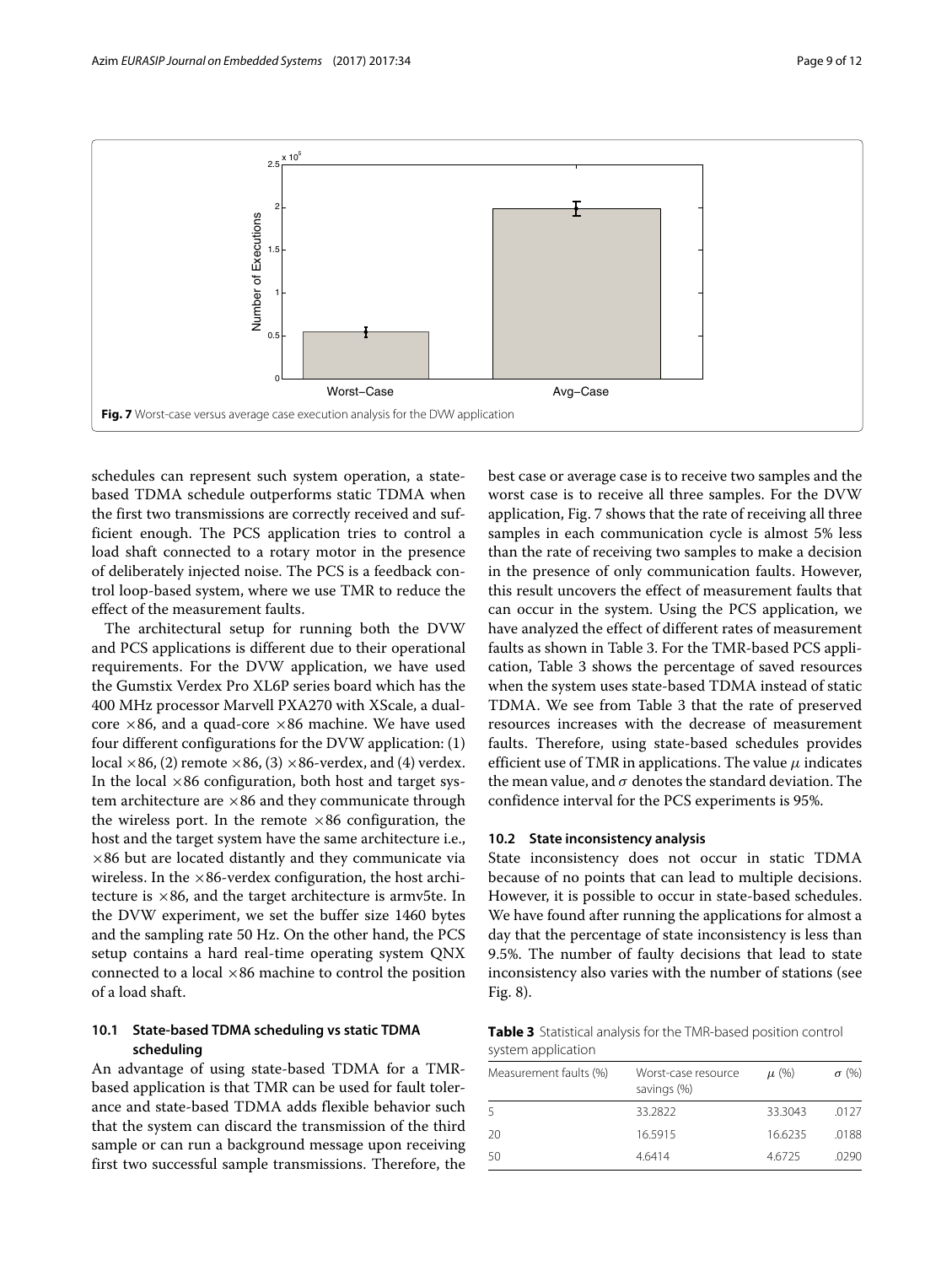

#### <span id="page-9-0"></span>**10.3 Resolving state inconsistency**

We use the methods described in this paper to resolve state inconsistency. The number of faulty decisions decreases (see Fig. [9\)](#page-9-1) when we use the clock synchronization algorithm and the sampling rate drift management policy as described in [\[20\]](#page-11-19). The number of state inconsistencies decrease because of using clock synchronizaion, and Fig. [10](#page-10-2) shows that the overhead of using clock synchronization methods are small enough to meet the requirements of execution for computation and communication. To resolve the remaining state inconsistency, we generate fault-tolerant schedules using the optimization solver. The schedules will contain checkpoints if placing them does not violate the timing requirements of the messages in the system.

The system experiences small amount of jitter while running the DVW application (Fig. [11\)](#page-10-3). In the PCS application, jitter is low compared to that in the DVW application, because real-time system QNX has been used as the target with which PCS is connected.

#### **11 Discussion**

This work proposes the generation of fault-tolerant statebased schedules for real-time systems. The paper deals with state inconsistencies which can occur in schedules that have the capability of conditional executions. The conditional execution capability of communication scheduling makes the appearance of state inconsistency problem unique. The state consistency arises when there are faults in the system. Therefore, in this paper, the fault tolerance capability is embedded through generating the schedules according to the real-time constraints. This fault tolerance is required for the efficient operation of state-based schedules, specially in unreliable medium. Since state-based schedules have been already proven to perform well in situations [\[7,](#page-11-6) [8,](#page-11-7) [28\]](#page-11-27), the fault tolerance is much needed to increase the applicability in different environments. Moreover, if the schedule is fault-tolerant, it will work well for both reliable and unreliable environments because we are designing schedules for the worst-case.

<span id="page-9-1"></span>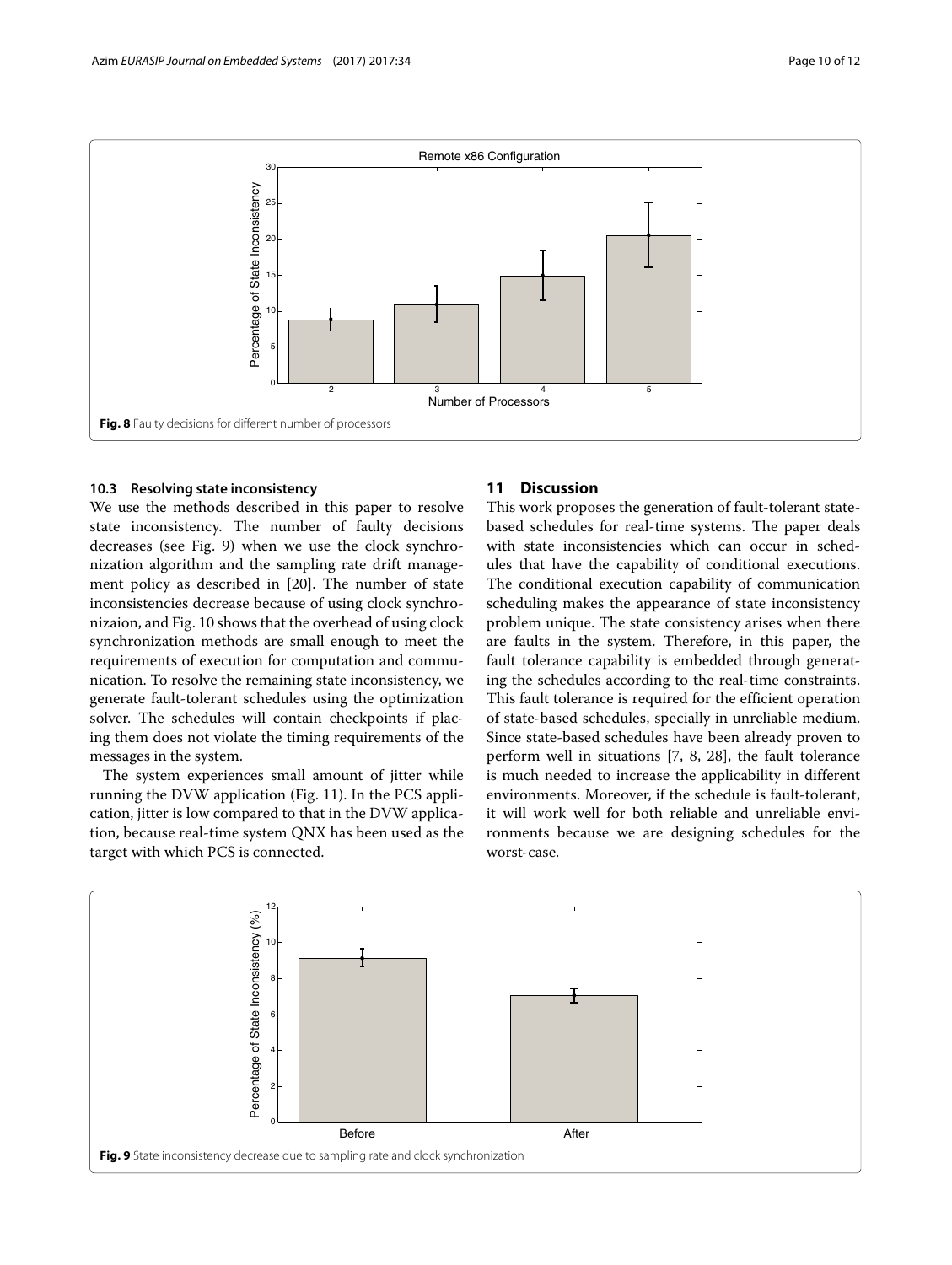

#### <span id="page-10-2"></span><span id="page-10-0"></span>**12 Related work**

Kopetz et al. [\[18\]](#page-11-17) propose the C-State-based CRC [\[18\]](#page-11-17) method that can detect state inconsistencies using certain information such as TDMA slot information, current mode, global time, and membership information. The authors use the C-State-based CRC for static TDMA which can be extended to state-based TDMA for detecting state inconsistencies. Schemes like two-phase commit (2PC) scheme or the three-phase commit (3PC) scheme can also be used for detecting state inconsistencies; however, these schemes have more communication overhead than the C-State-based method due to a significant number of message transmissions.

State-based TDMA schedules [\[7,](#page-11-6) [8\]](#page-11-7) demonstrate highconfidence real-time software characteristics such as deterministic behavior, meeting deadlines, verification, and separation of concerns in addition to making on-thefly decisions at run time. A number of work on state-based schedules refer to build high confidence software for safety-critical systems such as networked medical devices [\[29\]](#page-11-28). However, state-based schedules assume to operate in the presence of high reliable communication channel which limits the applicability of the scheme in unreliable environments for operating correctly and timely because of the occurrence of state inconsistencies.

### <span id="page-10-1"></span>**13 Conclusions**

The conditional execution capability of the state-based schedule makes it advantageous in many systems such as TMR-based applications. However, this conditional execution capability creates challenges in distributed agreement because of faulty decisions, particularly in wireless architectures. Hence, in this paper, we have identified the reasons that make faulty decisions and proposed inconsistency reduction schemes and recovery schemes. This knowledge of reduction, detection, or recovery process can be encoded at the specification level when state-based schedules are generated. Experimental analysis demonstrates the necessity of generating fault-tolerant statebased schedules.

<span id="page-10-3"></span>